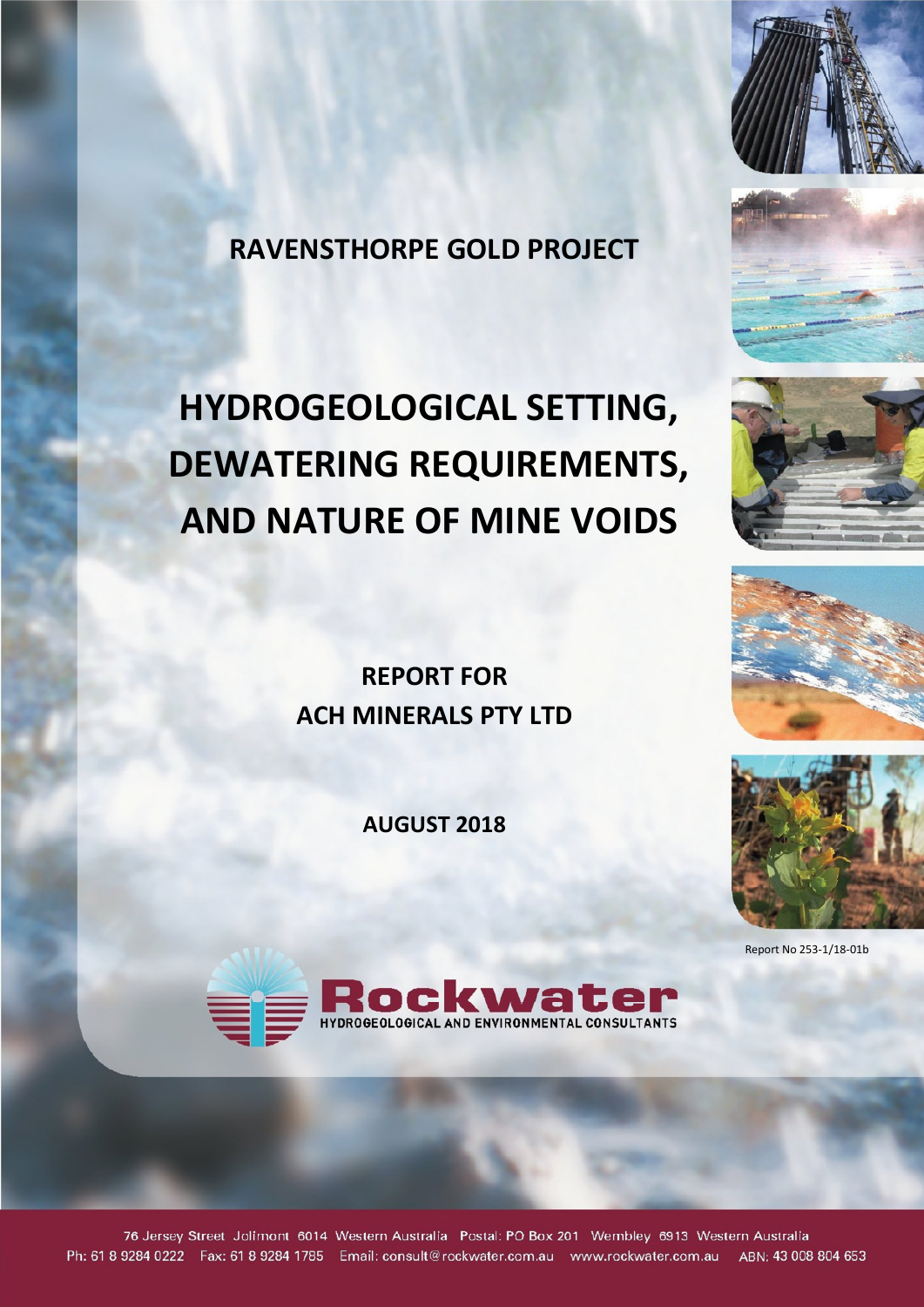# TABLE OF CONTENTS

| 1. |            | <b>BACKGROUND</b> |                           |                                                           | $\mathbf{1}$   |
|----|------------|-------------------|---------------------------|-----------------------------------------------------------|----------------|
|    | 1.1.       | <b>CLIMATE</b>    |                           |                                                           | 1              |
|    | 1.2.       |                   | <b>GEOLOGICAL SETTING</b> |                                                           | 1              |
| 2. |            |                   |                           | HYDROGEOLOGY, KUNDIP DEPOSITS                             | 1              |
|    | 2.1.       |                   |                           | <b>LOCAL GEOLOGY OF DEPOSITS</b>                          | 1              |
|    |            |                   |                           | 2.1.1. Kaolin and Hillsborough Deposits                   | 1              |
|    |            |                   |                           | 2.1.2. Harbour View Deposit                               | $\overline{c}$ |
|    |            |                   | 2.1.3. Flag Deposit       |                                                           | $\overline{c}$ |
|    | 2.2.       |                   |                           | MINING HISTORY, AND HYDROGEOLOGICAL INVESTIGATIONS        | 3              |
|    |            |                   |                           | 2.2.1. Records From Mining                                | 3              |
|    |            |                   |                           | 2.2.2. Groundwater Exploration Drilling                   | 3              |
|    |            |                   |                           | 2.2.3. Test-Pumping Mine Shafts                           | 6              |
|    |            |                   | 2.2.3.1. Beryl            |                                                           | 6              |
|    |            |                   | 2.2.3.2.                  | Flag                                                      | 6              |
|    |            |                   |                           | 2.2.3.3. Hillsborough                                     | 7              |
|    |            |                   |                           | 2.2.3.4. Harbour View                                     | 7              |
|    | 2.3.       |                   |                           | PLANNED MINE PITS AND UNDERGROUND WORKINGS                | 7              |
|    |            |                   | 2.3.1. Dewatering Flows   |                                                           | 7              |
|    |            |                   |                           | 2.3.2. Characteristics of Final Voids                     | 7              |
|    |            |                   |                           | 2.3.3. Impact of Mine Workings on Groundwater Flow System | 9              |
|    |            |                   | 2.3.3.1.                  | Kaolin Pit                                                | 10             |
|    |            |                   | 2.3.3.2.                  | Hillsborough Pit                                          | 10             |
|    |            |                   | 2.3.3.3.                  | Harbour View and Flag East Pits                           | 10             |
|    |            |                   | 2.3.3.4.                  | Flag West Pit                                             | 10             |
|    |            |                   |                           | 2.3.4. Conclusions on Final Voids, Kundip                 | 10             |
| 3. |            |                   |                           | OTHER POTENTIAL WATER SOURCES                             | 11             |
|    | REFERENCES |                   |                           |                                                           | 12             |
|    |            |                   |                           |                                                           |                |

| Table 1: Average Monthly Rainfall (Carlingup) and Dam Evaporation (Ravensthorpe) | 1  |
|----------------------------------------------------------------------------------|----|
| Table 2: Summary of Kundip Drilling Results, 2004                                | .5 |
| Table 3: Details of Shafts Tested at Kundip                                      | 6  |
| Table 4: Details of Planned Pits, Kundip                                         | 8  |
| Table 5: Water Balance Calculations, Kundip                                      | 8  |
|                                                                                  |    |

#### **F**igures

- 1 Ravensthorpe Gold Project Location Map
- 2 Locations of Monitoring Bores, Shafts, and Planned Pits, Kundip
- 3 Groundwater Levels May 2017, Kundip

#### Appendices

- I Test-Pumping Plots and Analyses
- II Graeme Campbell & Associates Memo on Indicative Pit Water Quality

| <b>REVISION</b> | <b>AUTHOR</b> | <b>REVIEW</b> | <b>AUTHORISED</b> | <b>ISSUED</b>   |
|-----------------|---------------|---------------|-------------------|-----------------|
|                 | <b>PHW</b>    | JRP           | PHW               | 7 February 2018 |
|                 | <b>PHW</b>    | JRP           |                   | 13 July 2018    |
|                 | <b>PHW</b>    |               |                   | 22 August 2018  |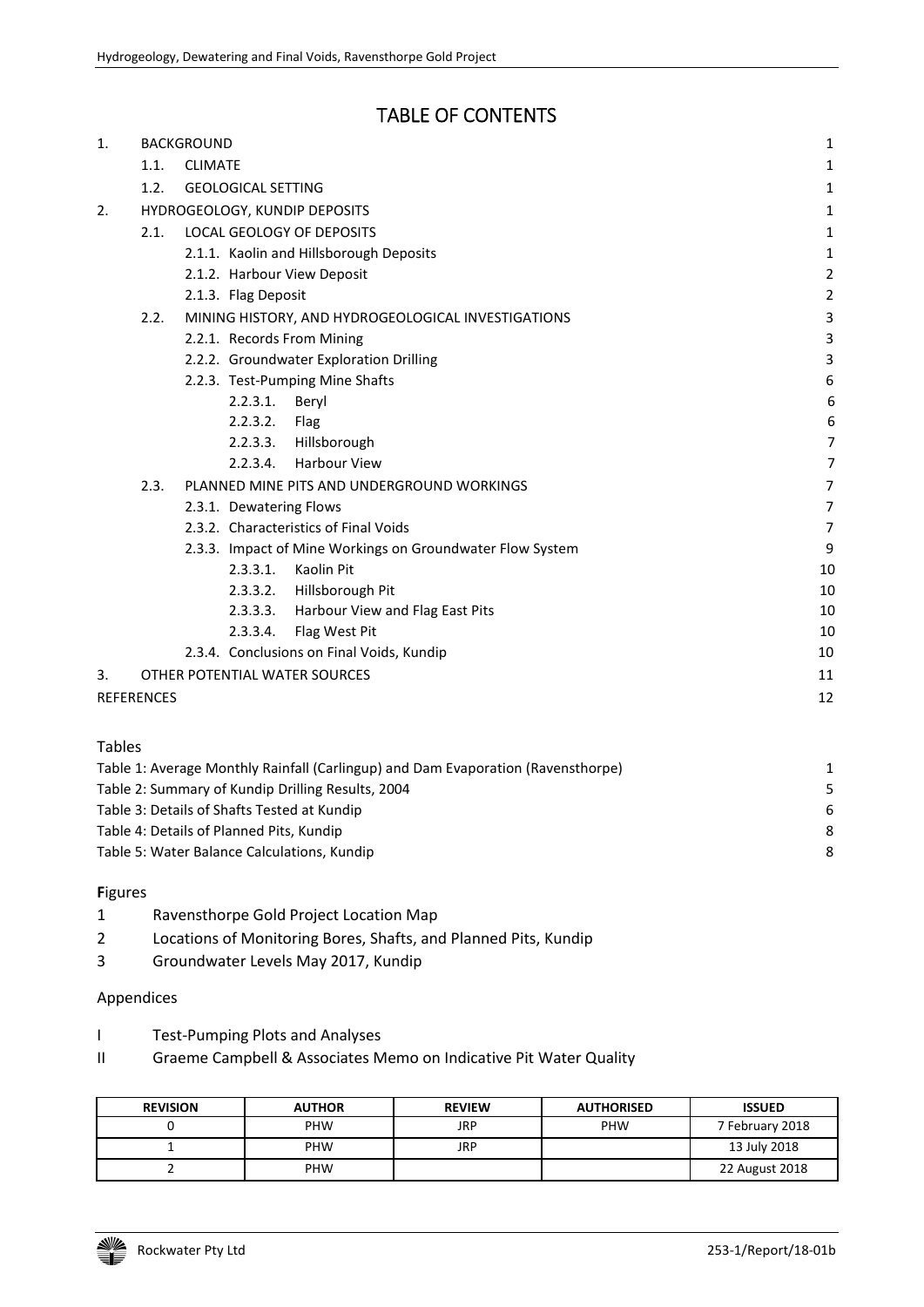# **1. BACKGROUND**

ACH Minerals Pty Ltd (ACH) is planning open-pit and underground mining at its Ravensthorpe Gold Project (RGP) located at Kundip, on the eastern side of Hopetoun Road, 16 km south of Ravensthorpe (Fig. 1). Open pits are planned at the Flag, Harbour View, Kaolin and Hillsborough deposits, and underground mining is also planned at the Flag and Harbour View deposits.

Rockwater was engaged to conduct additional testing of four existing shafts at Kundip; and to update the investigations conducted in 2004 to 2011 and an earlier report (Rockwater, 2011). The results of the previous and new investigations and the hydrogeological assessment are the subject of this report.

# **1.1. CLIMATE**

The Ravensthorpe area has a Mediterranean-type climate with cool winters and warm to hot summers. Mean monthly minimum temperatures at Ravensthorpe range from 6.7  $\rm{^oC}$  in July and August, to 14.6  $\rm{^oC}$  in February; and mean monthly maximum temperatures range from 16.3  $^{\circ}$ C in July, to 29.0  $^{\circ}$ C in January.

The average annual rainfall at Carlingup (BoM Stn. 010869) located 10.6 km north-east of Kundip is 427 mm (1997 to 2017), and average annual dam evaporation at Ravensthorpe is 1,644 mm (Luke, Burke and O'Brien, 1988). Average dam evaporation exceeds average rainfall in every month of the year (Table 1). Monthly-average rainfalls at Carlingup range from 28.9 mm (January) to 46.7 mm (July). Although there is generally more rainfall in winter, the weather is quite dry throughout the year.

**Table 1: Average Monthly Rainfall (Carlingup) and Dam Evaporation (Ravensthorpe)** 

|                | Jan  | Feb  | Mar  | Apr  | May  | Jun  | Jul  | Aug  | Sep  | Oct | <b>Nov</b> | <b>Dec</b> | Year  |
|----------------|------|------|------|------|------|------|------|------|------|-----|------------|------------|-------|
| Rainfall (mm)  | 28.9 | 31.5 | 30.5 | 24.9 | 41.9 | 41.1 | 46.7 | 41.5 | 40.5 | 34  | 30.5       | 30.1       | 426.9 |
| Dam Evap. (mm) | 260  | 194  | 169  | 118  | 77   | 55   | 65   | 73   | 93   | 135 | 179        | 226        | 1,644 |

# **1.2. GEOLOGICAL SETTING**

The project area has been geologically mapped at 1:100,000 scale by the Geological Survey of Western Australia (Witt, 1996). The Kundip deposits lie within the Annabelle Volcanics of Archaean age that are mainly andesite and dacite, which have been intruded by a granitic pluton to the west. The upper reaches of the Steere River follows the contact between the granitic and the volcanic rocks.

# **2. HYDROGEOLOGY, KUNDIP DEPOSITS**

# **2.1. LOCAL GEOLOGY OF DEPOSITS**

The local geology of the Kundip deposits is given in Marston (1979), and in a geological summary prepared by Tectonic Resources.

Host rocks for the mineralised zones include acid volcanics – fine to medium grained dacite and andesite, feldspar porphyry (intrusive or extrusive), crystal tuffs, and intrusive granodiorite.

# **2.1.1. KAOLIN AND HILLSBOROUGH DEPOSITS**

These deposits are within fine-medium grained dacite intruded by granite or granodiorite sills. The Hillsborough deposit is separated from Kaolin deposit by an interpreted fault-offset. In the upper parts of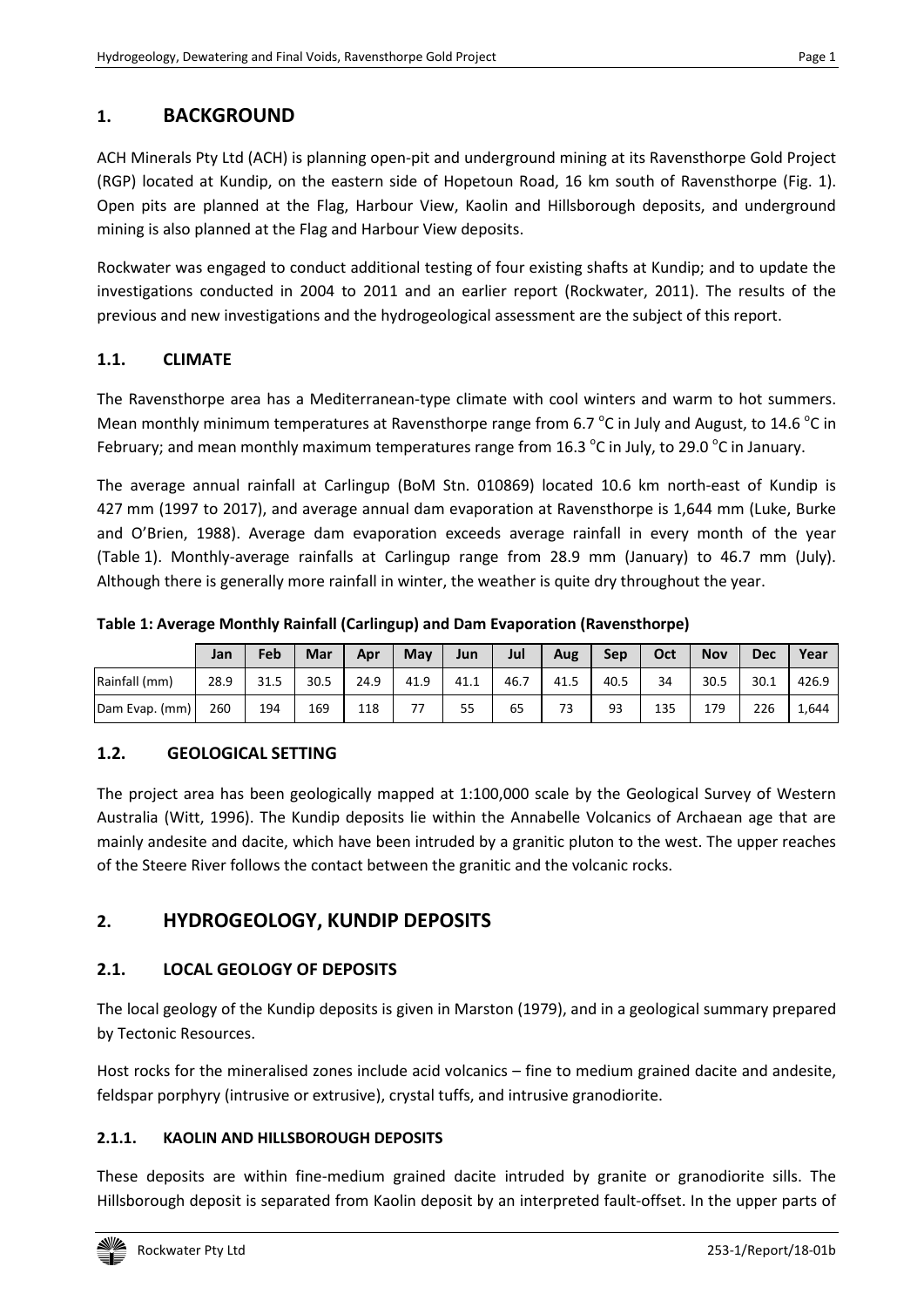the deposits there is strong kaolin alteration that has probably resulted from the intrusion of the Kundip Granodiorite.

Mineralisation is in a series of south-dipping pyrite-rich veins.

The area is deeply weathered with the base of complete oxidation generally at 30-35 m vertical depth. The top of fresh rock is 50-65 m deep.

Mineralised zones at Kaolin strike at about 030 degrees and dip at about 22 degrees to the east-southeast. Historic underground mining, and trial open pit mining in 1997, indicated minor displacement of the main lode. Small northerly dipping faults which trend 245 degrees displaced the lodes by up to one metre.

The Hillsborough mineralised zone is characterized by a series of stacked, discontinuous lodes defined by surface drilling, mapping and underground mining. They extend over 280 m strike. The strike direction ranges from 090 to 050 degrees with an average dip of 50 degrees to the south.

#### **2.1.2. HARBOUR VIEW DEPOSIT**

The Harbour View deposit comprises two main lodes known as the Harbour View and Harbour View North, extending over a strike length of about 950 m in a north-easterly direction.

Dacite is the main rock type, along with common andesite. Bedding in the volcanics trends north-west to south-east and dips steeply to the north-east. Granitic rocks have been intersected at depth in drillholes located south of Harbour View.

Weathering is relatively shallow: the base of complete oxidation is 1-10 m vertical from ground surface, with fresh rock typically at depths of about 50 m.

The ore structures strike north-north-east to south-south-west with steep dips to the west (70 to 75 degrees).

Most of the gold occurs at the boundary of sulphide zones. Copper content in these zones average between 1 and 3 % (Tectonic Resources) although Marston (1979) reports that Harbour View shear was the major copper producing structure in the area, with up to 5.47% copper. The vein system is controlled by a series of intersecting shears and faults. Individual veins/ore shoots are discontinuous and may be enechelon in nature.

# **2.1.3. FLAG DEPOSIT**

The Flag mineralisation (gold and copper) extends east-west over 820 m at the southern end of the Kundip mining field.

The central and eastern parts of the deposits are hosted by dacitic lavas, tuffs and agglomerates, whereas the western part is within granite. It is uncertain whether the contact is intrusive or faulted.

Shallow Proterozoic sediments unconformably overlie the mineralisation, in part.

The oxidation profile varies substantially, depending on the host rock and the surface topography. In the granite, the top of fresh rock is as shallow as 25 m and is rarely deeper than 40 m. The base of complete oxidation is mostly very shallow, generally less than 5 m deep. In the volcanics the base of oxidation is typically 45 to 50 m below the surface.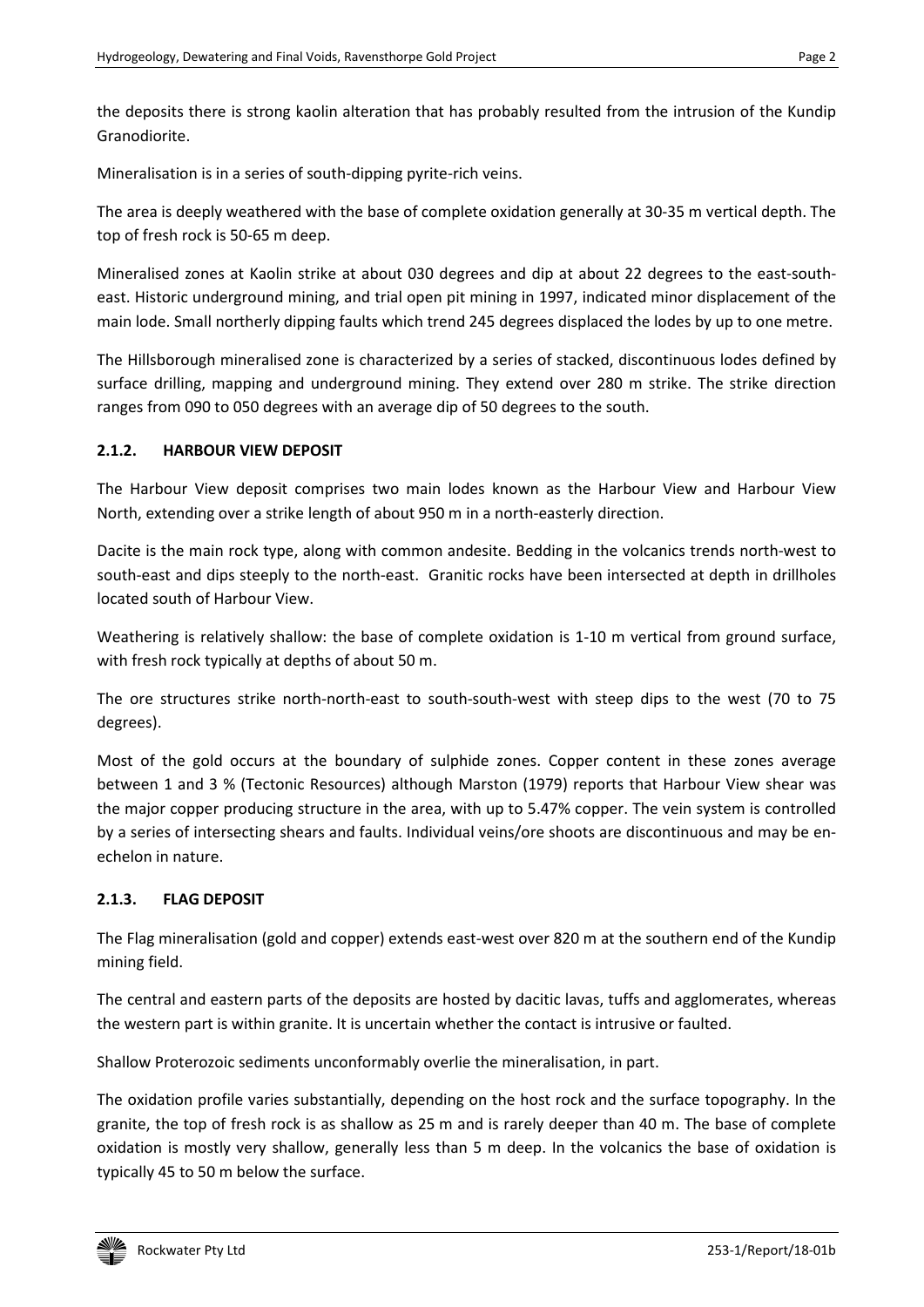The strike of the Flag lodes ranges from 090 to 050 degrees and the dip is to the south at between 35 and 70 degrees. The lodes are cut by four north-north-westerly trending faults which offset mineralisation by up to 3 m, and one major north-east trending structure which displaces mineralisation by up to 15 m.

#### **2.2. MINING HISTORY, AND HYDROGEOLOGICAL INVESTIGATIONS**

#### **2.2.1. RECORDS FROM MINING**

The Kundip mining area is described as having "minor local aquifers" (Johnson, 1998). The volcanic rocks are generally of low permeability. Fractures and joints in the rocks, and in mineralised shear zones and quartz veins, can be moderately permeable.

Drainage lines may follow zones of weakness such as fractures in the underlying rocks.

The old mine workings are reported to have intersected water-bearing fractures, and there are significant volumes of water stored in the workings. Anecdotal evidence (R Walker) suggests that Flag is one of the wettest mines, with inflows possibly in the order of 400 to 500 m<sup>3</sup>/d; one report (Lea, 1989) indicated that "the heavy inflow of water at the face of the No. 3 level east drive had caused the cessation of operations because the existing pumps were totally inadequate to cope with the volume". The mine has stoping from levels at 15.2 m, 30.5 m, 45.7 m, 61 m, and 91.4 m depth (Marston, 1979). Noldart (1958) reported a water flow of 60,000 gallons (273 m<sup>3</sup>) (per day?) from the 61 m level, with a salinity of 15,000 mg/L TDS. There was underground mining at Flag in 1987 to 1989 (Tectonic Resources).

The Harbour View workings were also reported to be 'wet', and apparently, a large Flygt pump was run continuously during periods of mining in the 1970's and 1980's to keep them dry (at about 2,600 m<sup>3</sup>/d?). Inflows to Harbour View in 1903 required pumping rates of only 5,000 gallons per day (about 25  $m^3$ /d) for a main shaft depth of 160 ft (about 50 m) (Montgomery, 1903). Conversely, Marston (1979) reported that the workings were down to 42.7 m depth and mining was confined to oxidised material above the water table (the water table is now about 30 m deep). It is likely that the workings were deepened in the 1970's and 1980's, and during that period there were reported to be high pumping rates (G Walker).

The Beryl workings (adjacent to Kaolin) were said to have yielded moderate amounts of water (less than 250  $m^3/d$ ), which were used as a water source for tailings re-treatment; although no water was intersected to 51.8 m depth (Noldart, 1958). Water was cut at 58 m depth at Two Boys (adjacent to Kaolin, Noldart 1958). Hillsborough had workings down to 50.3 m depth; and Beryl to 127.1 m (Marston, 1979). More recently there was trial mining at Kaolin in 1993, and underground and open-pit mining there and in adjacent deposits in 1987 to 1989 (Tectonic Resources).

Apart from the Montgomery report and a few mentions in the Noldart report, there is no written record of dewatering rates for the Kundip mining area. The inflow rates indicate that even the mineralised zones generally have relatively low permeability, except possibly at Flag and Harbour View.

#### **2.2.2. GROUNDWATER EXPLORATION DRILLING**

Six groundwater exploration/test holes were drilled in the Kundip area and were completed as monitoring bores (Rockwater, 2004). Two holes (KMB1 & KMB4, Fig.2) were planned to intersect the Harbour View mineralised zone. The others were designed as regional exploration holes/monitoring bores and included two sites at the intersection of linear drainages that might follow fracture zones. An existing exploration hole was also cased for groundwater monitoring (Bore KMB7).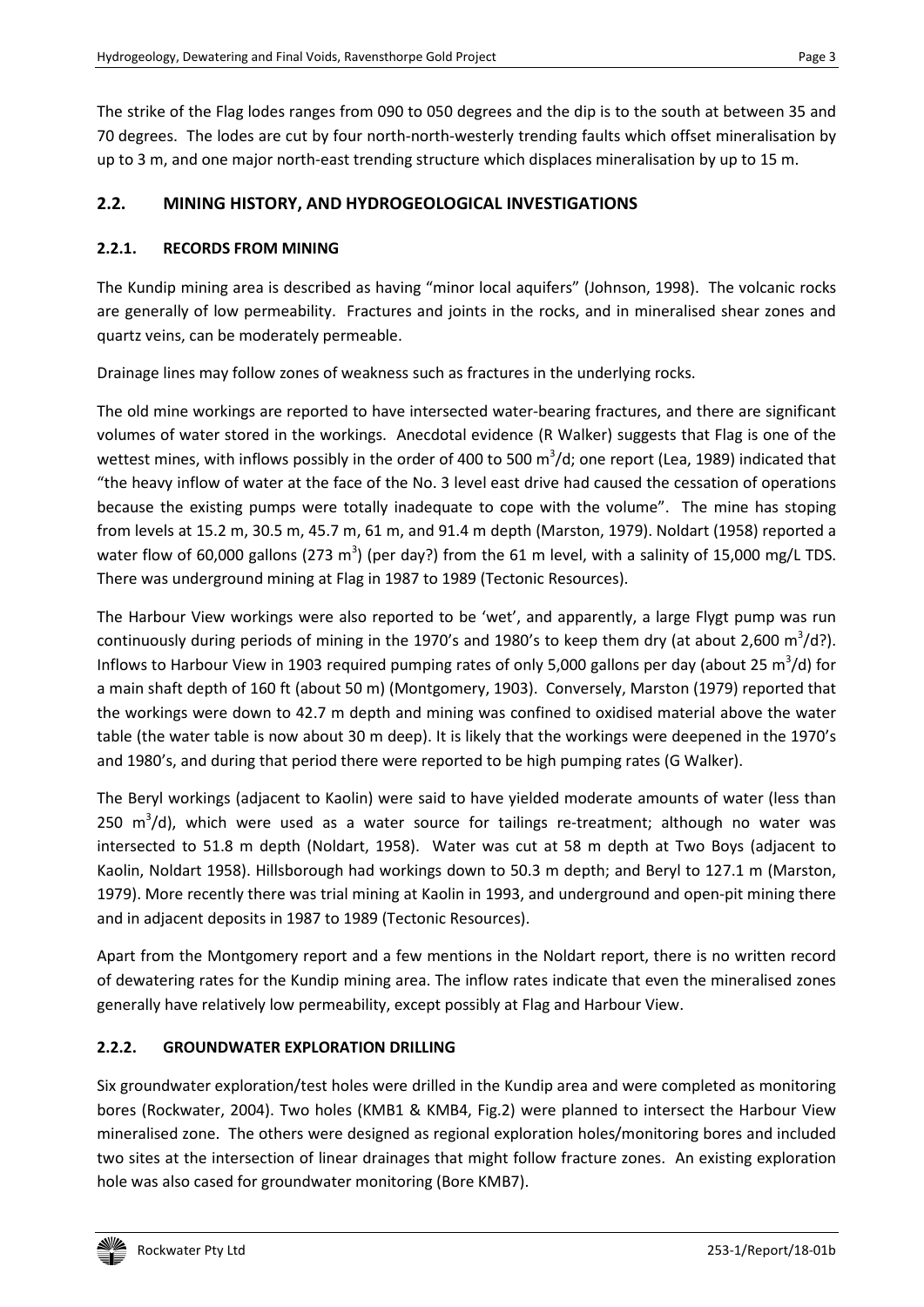The bore details are summarised in Table 2.

Only trace amounts of water were intersected during drilling, with the exception of KMB6, which is situated in a drainage line along-strike of the Harbour View workings: a small flow of 60 m<sup>3</sup>/day was measured from that hole.

The results show that in general, rocks in the area are of low permeability, even within some sections of the Harbour View mineralised zone. A very small proportion of the rainfall, probably around 0.1 percent based on the groundwater salinity, infiltrates the ground to recharge the groundwater that seeps slowly through the rocks, eventually discharging to low-lying areas in the south, possibly along Kuliba Creek.

Groundwater in the area is generally saline, with salinity ranging from about 20,000 to 40,000 mg/L TDS. The pH is near neutral at 6.8.

Static groundwater levels measured in May 2017 ranged from 120.9 m AHD in KMB7 to 148.1 m AHD in Bore H in the area of the planned Kaolin Pit, with a hydraulic gradient trending downwards to the south (Fig. 3). The shape of the water table is somewhat irregular, and does not closely reflect the topography, as would be expected. In particular, the water table south from bore KMB2 has a low gradient falling to the south, whereas the topography falls to the south and west. The low hydraulic gradient in this area may reflect increased permeability resulting from mine voids at the water table in the Harbour View and Flag workings.

Water levels in the north-east at Kaolin and Beryl are 20 m higher than those in the deposits to the south, indicating there is likely to be a hydraulic barrier to the south of Kaolin.

Groundwater levels in the bores have risen significantly, by between 3.2 m (KMB7) and 5.4 m (KMB2), since 2004 (Figs 4 to 6). The rise is attributed to the slow recovery following drilling of the bores and previous mining at Kundip; and/or some very high daily and monthly rainfalls (and infiltration) since 2006, including:

- 102 mm July 2006;
- 114 mm January 2007;
- 122 mm October 2008;
- 101 mm May 2010;
- 171 mm December 2011;
- 125 mm March 2013;
- 146 mm March 2016; and
- 249 mm February 2017.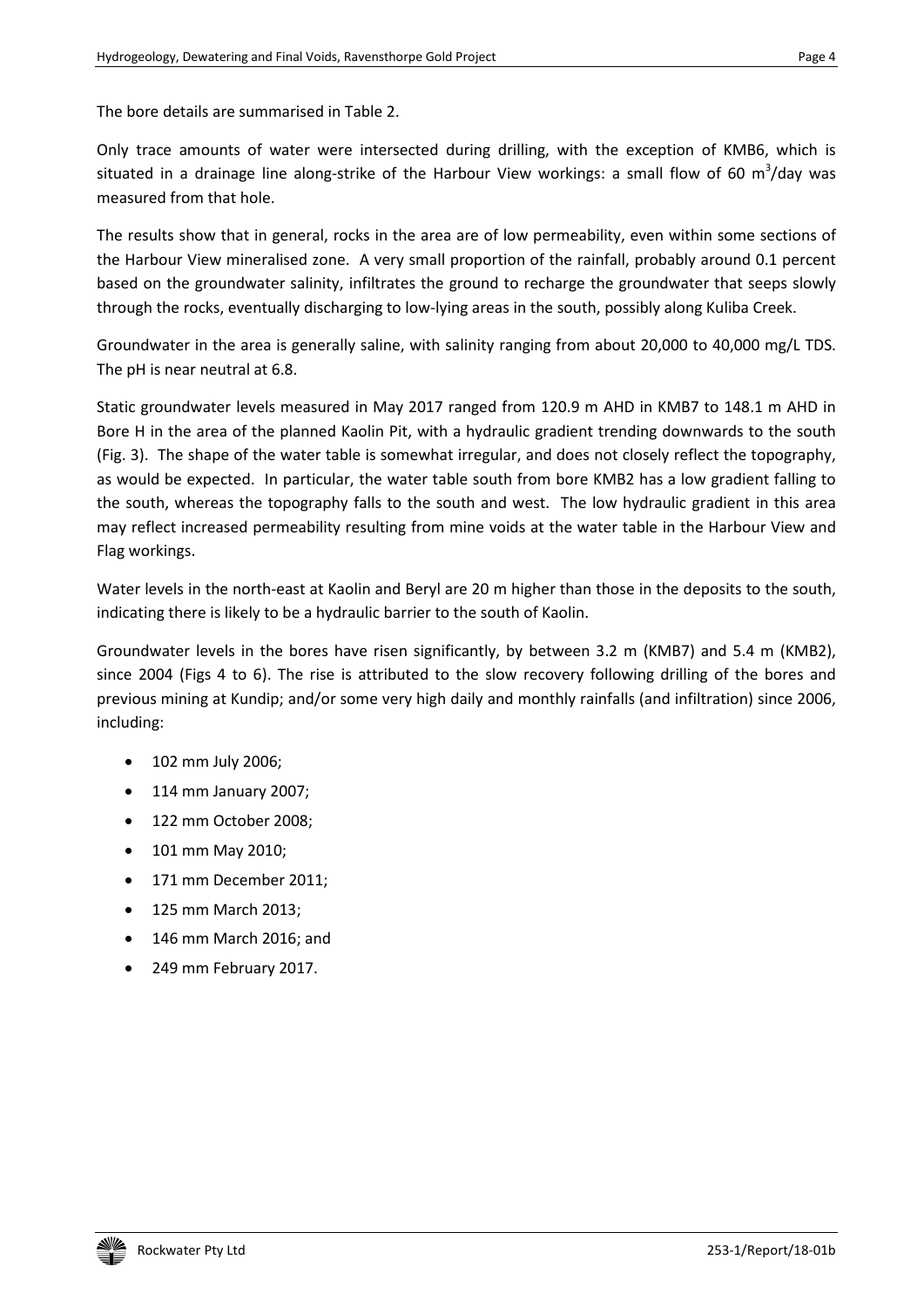### **Table 2: Summary of Kundip Drilling Results, 2004**

| <b>Bore</b>      | <b>ACH Hole</b><br>No. | mE<br>(GDA) | <b>mN</b><br>(GDA) | <b>Elevation</b><br>(m AHD) | <b>Depth</b><br><b>Drilled</b><br>(m bgl) | <b>Slotted</b><br><b>Interval</b><br>$(m \text{ bgl})$ | Lithology                                  | <b>Static Water</b><br>Level<br>$(m btc)*$ | <b>Static Water</b><br>Level<br>(m AHD) | <b>Maximum</b><br><b>Airlift Yield</b><br>$(m^3/d)$ | <b>Final Salinity</b><br>(mg/L TDS) |
|------------------|------------------------|-------------|--------------------|-----------------------------|-------------------------------------------|--------------------------------------------------------|--------------------------------------------|--------------------------------------------|-----------------------------------------|-----------------------------------------------------|-------------------------------------|
| KMB1             | RC04KP111              | 240118      | 6269727            | 158.4                       | 70                                        | $52 - 70$                                              | Mafic, some Ultramafic<br>minor BIF        | 36.75                                      | 121.65                                  | Trace                                               | N/A                                 |
| KMB <sub>2</sub> | RC04KP112              | 240541      | 6270160            | 180.44                      | 76                                        | 58 - 76                                                | BIF, Interm. Volcanic<br>Below 38m         | 58.04                                      | 122.4                                   | Dry                                                 | N/A                                 |
| KMB3             | RC04KP113              | 240130      | 6269214            | 142.18                      | 70                                        | 46 - 70                                                | Ultramafic                                 | 21.28                                      | 120.9                                   | Trace                                               | N/A                                 |
| KMB4             | RC04KP114              | 240233      | 6269906            | 163.93                      | 76                                        | 52 - 76                                                | Mafic, minor porphyry                      | 41.82                                      | 122.11                                  | Trace                                               | 21,800                              |
| KMB5             | RC04KP115              | 239368      | 6269954            | 132.85                      | 70                                        | 45 - 63                                                | Felsic volcanic, mafic<br>below 48m        | 4.08                                       | 128.77                                  | Dry                                                 | N/A                                 |
| KMB6             | RC04KP116              | 239727      | 6269468            | 145.71                      | 70                                        | 46 - 70                                                | Mafic, minor porphyry                      | 23.56                                      | 122.15                                  | 57                                                  | 37,200                              |
| KMB7^            | <b>RC03KP067</b>       | 240308      | 6268738            | 143.41                      | 106                                       | 76 - 106                                               | Phyllite, Conglomerate,<br>felsic volcanic | 25.85                                      | 117.56                                  | N/A                                                 | N/A                                 |

\*below top of surface casing (23/1/2004)

^old exploration, hole cased

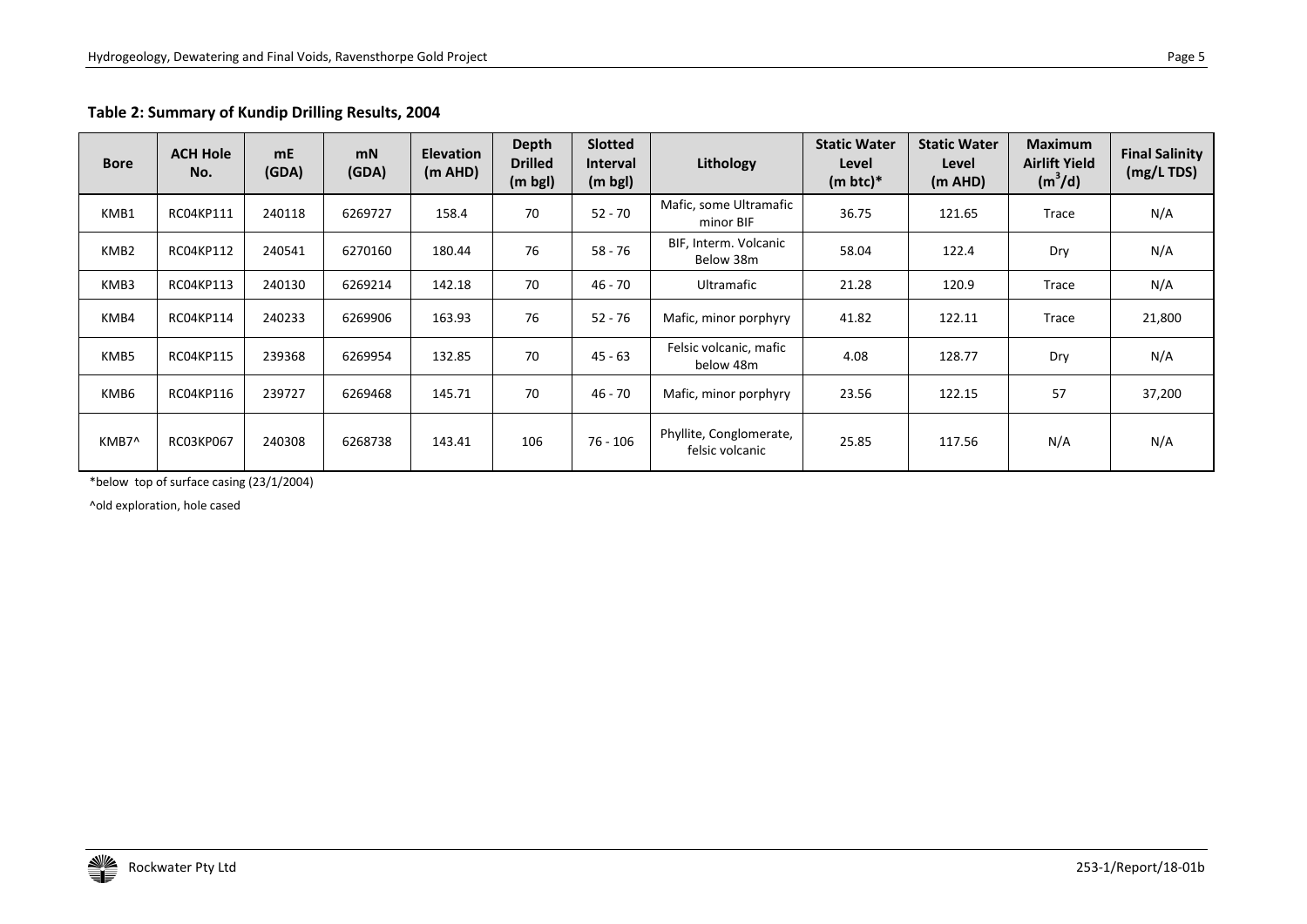#### **2.2.3. TEST-PUMPING MINE SHAFTS**

Constant-head pumping tests were to be conducted on four shafts at Kundip in January 2018 to determine the magnitude of groundwater flows to underground workings, and the range of hydraulic conductivities for rocks around the workings and in the area of the planned open-cut pits.

The testing was conducted by Western Irrigation, under the direction of Rockwater. Details of the shafts tested, from information provided by ACH Minerals, are given in Table 3; locations are shown in Fig. 2.

| <b>Shaft</b>        | Location |          | <b>Collar RL</b> | <b>Dimensions</b> | Depth | SWL <sup>*</sup> | EC (mS/cm)    | pH      |
|---------------------|----------|----------|------------------|-------------------|-------|------------------|---------------|---------|
|                     | mE (GDA) | mN (GDA) | (m AHD)          | (m)               | (m)   | (m b collar)     | $@T^{\circ}C$ | (Field) |
| Beryl               | 240409   | 6270396  | 176              | $3.5 \times 1.5$  | 129   | 31.15            | 21.88 @ 23.9  | 7.77    |
| Flag                | 240540   | 6269226  | 160              | $3.1 \times 1.4$  | 131   | 38.16            | 23.85 @ 18.6  | 6.99    |
| Hillsborough        | 240128   | 6270308  | 172              | $2.6 \times 1.1$  | 67    | 34.66            | <b>ND</b>     | ND.     |
| <b>Harbour View</b> | 240127   | 6269770  | 160              | $2.6 \times 1.7$  | 69    | 33.44            | ND            | ND.     |

**Table 3: Details of Shafts Tested at Kundip** 

\* = Static Water Level (2018)

Beryl and Flag shafts were initially pumped at the capacity of the pump (about 16 L/s) to lower the water level as fast as practicable over a period of 35 minutes to nine hours. The water level in the shaft was then held constant by gradually reducing the pumping rate, which was recorded initially at one-minute intervals, and then at increasing intervals for the remaining period of the test (around 24 hours in total).

The test data were analysed using AQTESOLV Pro (Duffield, 1996–2007) and the method of Jacob and Lohman (1952) for the interpretation of constant-head pumping tests. The analyses are included in Appendix I.

Hillsborough and Harbour View shafts were found to be blocked, and could not be tested.

#### **2.2.3.1. Beryl**

The water level in the shaft was lowered by about 5.7 m over 35 minutes before the constant-drawdown phase of the test was commenced. Initially, some difficulty was experienced in maintaining a constant water level, but from 30 minutes to the end of the test (24 hours) good data were obtained. During that period, the pumping rate decreased from 4.5 L/s to 1.8 L/s (435 to 174  $m^3/d$ ) indicating relatively low rates of groundwater inflow.

The analysis indicates an aquifer transmissivity 10 m<sup>2</sup>/d, and an average hydraulic conductivity of 0.1 m/d over the 98 m of the shaft that is below the water table.

#### **2.2.3.2. Flag**

There were evidently extensive workings at the water table in Flag shaft: The water level was lowered to only 3.57 m below the static water level after pumping for 8.75 hours at 16.5 to 17 L/s. In the subsequent constant drawdown phase of the test, the pumping rate gradually decreased from 15.7 L/s at the start to 6.1 L/s after 660 minutes. The pumping rate decline was then significantly greater – the rate falling to 3.3 L/s after 900 minutes. This change is attributed to the dewatering of a permeable fracture or workings near the water table, and less permeable rocks below.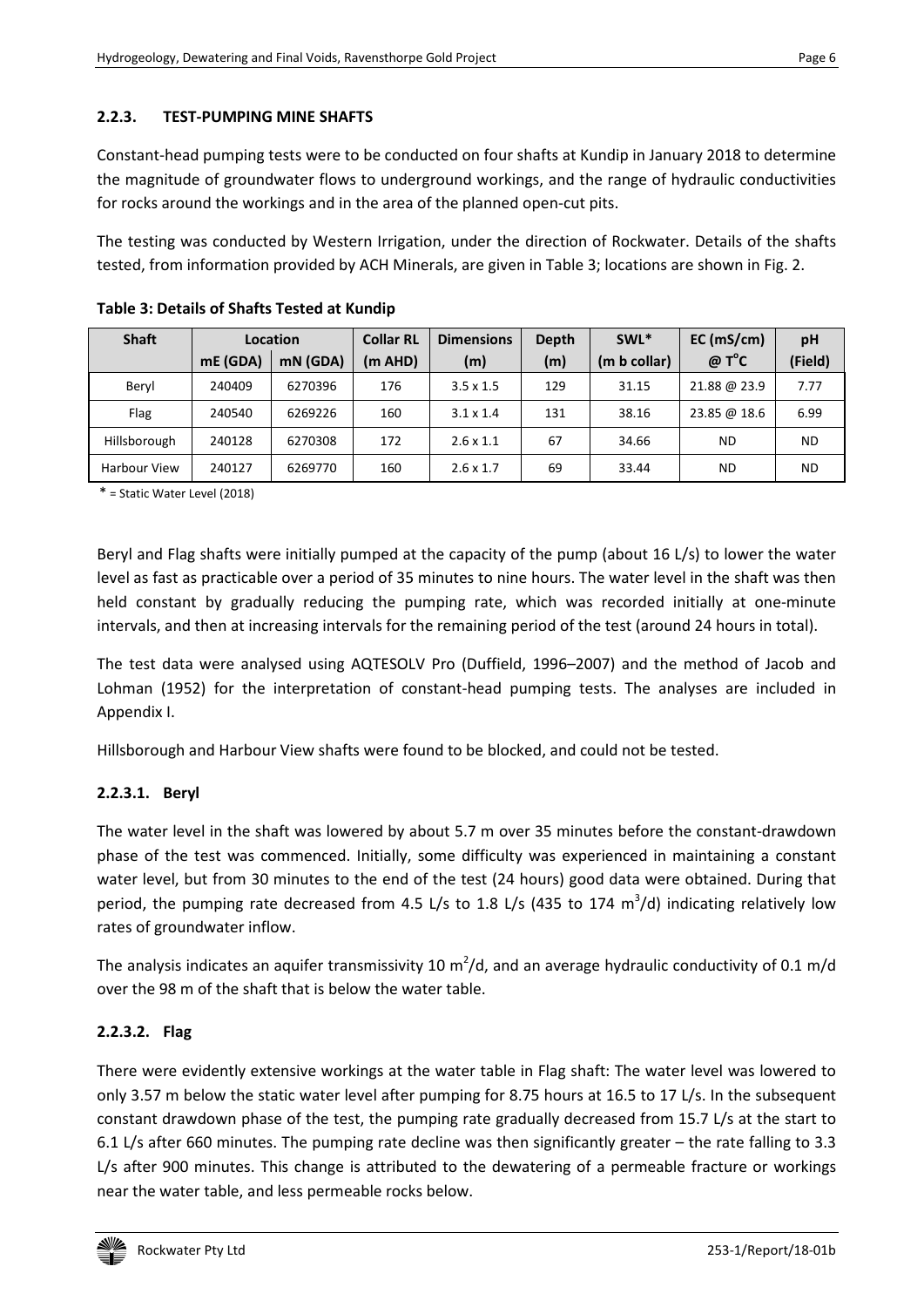From the test results, groundwater inflows are expected to be low (less than 200  $\text{m}^3/\text{d}$ ) during dewatering. The test results indicated an aquifer transmissivity of about 100  $m^2/d$  from the early data; but this decreased markedly to about 4 m<sup>2</sup>/d from the late-time data, giving an average hydraulic conductivity over the recorded depth of the shaft of 0.04 m/d.

#### **2.2.3.3. Hillsborough**

There were found to be obstructions in the shaft about two metres below the water table, preventing the pump from being lowered far enough for testing.

#### **2.2.3.4. Harbour View**

The Harbour View shaft was full of sludge to the water table, and so it too could not be tested.

#### **2.3. PLANNED MINE PITS AND UNDERGROUND WORKINGS**

Pits are planned at four deposits at Kundip (Fig. 2), three of which (Kaolin, Hillsborough, and Flag) will extend up to 17 m (Flag east) to 83 m (Kaolin) below the water table.

At Harbour View there are to be three pits: the north-eastern will be above the water table but will capture, contain, and allow some rainfall-runoff to infiltrate to the groundwater, probably resulting in local groundwater level rises and lower groundwater salinities. The pit will, therefore, act as groundwater source. The other two pits will contain up to 2 m depth of water (southern pit), and 9 m (western pit).

Underground workings beneath Harbour View and Flag will also be extended, from portals within the pits.

The pits extending deep below groundwater level will range in depth from about 56 m (Flag east) to 135 m (Kaolin); their characteristics with respect to groundwater levels and quality are described below.

#### **2.3.1. DEWATERING FLOWS**

Estimates of average peak dewatering flows for each pit are given below (Table 4), based on reports of historical flows and the results of test-pumping of the shafts. There is considerable uncertainty in these estimates, and there will be higher flows during dewatering of old underground workings, and short-term additional flows when the underground workings intersect open joints and fractures.

Average flows to the underground workings are also uncertain, but they are likely to be greater than those to the pits – perhaps up to 1,500 m<sup>3</sup>/d (Harbour View) and 400 m<sup>3</sup>/d (Flag).

# **2.3.2. CHARACTERISTICS OF FINAL VOIDS**

The characteristics of the final voids that will extend below the water table have been assessed by simple water balances to determine whether they will act as groundwater sources, sinks, or flow-through lakes.

It is estimated that about 60 percent of rain falling within the pit perimeters, i.e. 256 mm/a, will report to the bases of the pits. Evaporation from the pit lakes would be at a rate similar to that for agricultural dams (1.64 m/a). Groundwater inflows for various pit inflows were estimated using hydraulic conductivity values determined from the results of the constant-head tests on the shafts (Section 2.2.3), and simple numerical groundwater models. For Harbour View, where the shaft could not be tested, hydraulic conductivity values were adjusted until the end-of-mining flows were  $1,000$  m<sup>3</sup>/d (based on anecdotal evidence of historically high water inflows).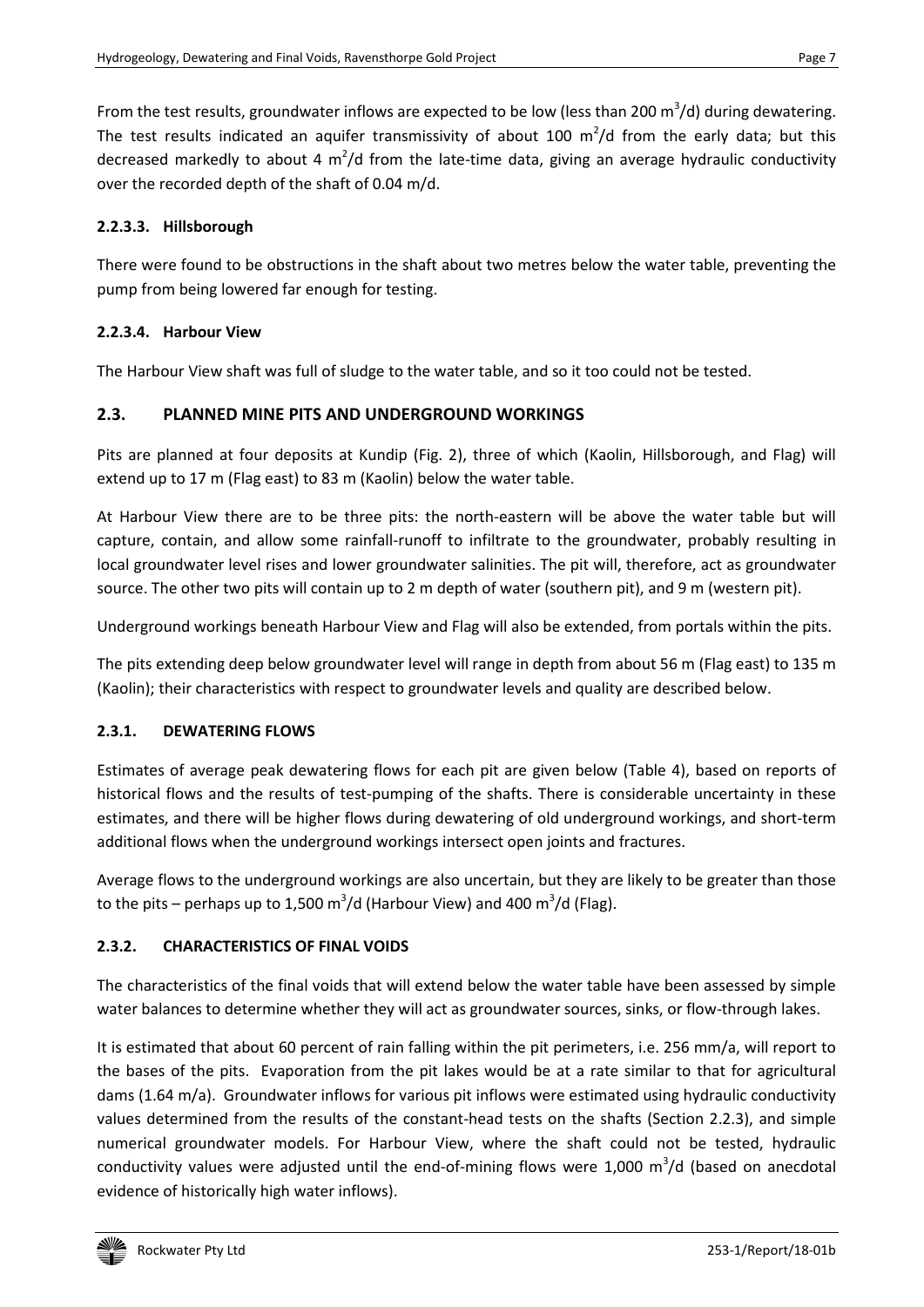Other details used in calculating the pit water balances are included in Table 4.

| Pit                    | Ground Level | Pit Area $(m2)$   | Base of Pit | <b>Initial GWL</b> | Est. Max. Inflow | <b>Final Pit Water</b> |
|------------------------|--------------|-------------------|-------------|--------------------|------------------|------------------------|
|                        | (m AHD)      | at Ground Surface | (m AHD)     | (m AHD)            | $(m^3/d)$        | Level (m AHD)          |
| Hillsborough           | 165-180      | 70,312            | 81          | 140-145            | 500              | 131.8                  |
| Kaolin                 | 190-200      | 182,188           | 65          | 148                | 800              | 132.6                  |
| <b>Harbour View NE</b> | 170          | 4,125             | 154         | 126                | 0                | Dry                    |
| Harbour View S         | 160          | 14,313            | 123         | 125                | 10               | 127                    |
| Harbour View W         | 155          | 12,813            | 118         | 127                | 50               | 127                    |
| Flag W                 | 145-160      | 42,063            | 87          | 125                | 150              | 117.3                  |
| Flag E                 | 155          | 28,438            | 109         | 126                | 50               | 129.2                  |

#### **Table 4: Details of Planned Pits, Kundip**

Water balance calculations are given in Table 5 below. The balance points, equivalent to the final pit water levels (m AHD), are where the flows given in the last column of Table 5 are equal to zero.

 **Table 5: Water Balance Calculations, Kundip** 

| Hillsborough   |                   |                |                     |                     |                     |
|----------------|-------------------|----------------|---------------------|---------------------|---------------------|
| <b>RLWL</b>    | Area              | <b>Inflows</b> | Rainfall            | Evap.               | <b>Balance</b>      |
| (m AHD)        | (m <sup>2</sup> ) | $(m^3/d)$      | (m <sup>3</sup> /d) | (m <sup>3</sup> /d) | (m <sup>3</sup> /d) |
| Perimeter Bund | 70,312            |                | 49.3                |                     |                     |
| 140            | 36,313            | 0              | 49.3                | 163                 | $-114$              |
| 130            | 27,563            | 100            | 49.3                | 124                 | 25                  |
| 120            | 19,688            | 200            | 49.3                | 89                  | 161                 |
| 110            | 15,188            | 300            | 49.3                | 68                  | 281                 |
| 100            | 9,625             | 400            | 49.3                | 43                  | 406                 |
| 90             | 2,813             | 500            | 49.3                | 13                  | 537                 |

| Kaolin         |                   |                     |                     |                     |                     |
|----------------|-------------------|---------------------|---------------------|---------------------|---------------------|
| <b>RLWL</b>    | Water Area        | <b>Inflows</b>      | Rainfall            | Evap.               | <b>Balance</b>      |
| (m AHD)        | (m <sup>2</sup> ) | (m <sup>3</sup> /d) | (m <sup>3</sup> /d) | (m <sup>3</sup> /d) | (m <sup>3</sup> /d) |
| Perimeter Bund | 182,188           |                     | 127.7               |                     |                     |
| 140            | 93,625            | 94                  | 127.7               | 421                 | $-200$              |
| 130            | 77,438            | 293                 | 127.7               | 348                 | 72                  |
| 120            | 62,875            | 468                 | 127.7               | 283                 | 313                 |
| 110            | 47,188            | 621                 | 127.7               | 212                 | 536                 |
| 100            | 34,063            | 749                 | 127.7               | 153                 | 723                 |
| 90             | 20,625            | 803                 | 127.7               | 93                  | 838                 |

| <b>Flag West</b> |                   |                     |           |                     |                |
|------------------|-------------------|---------------------|-----------|---------------------|----------------|
| <b>RLWL</b>      | Water Area        | <b>Inflows</b>      | Rainfall  | Evap.               | <b>Balance</b> |
| (m AHD)          | (m <sup>2</sup> ) | (m <sup>3</sup> /d) | $(m^3/d)$ | (m <sup>3</sup> /d) | $(m^3/d)$      |
| Perimeter Bund   | 42,063            |                     | 29.5      |                     |                |
| 120              | 18,813            | 14                  | 29.5      | 85                  | -41            |
| 110              | 11,875            | 80                  | 29.5      | 53                  | 56             |
| 100              | 5,750             | 130                 | 29.5      | 26                  | 134            |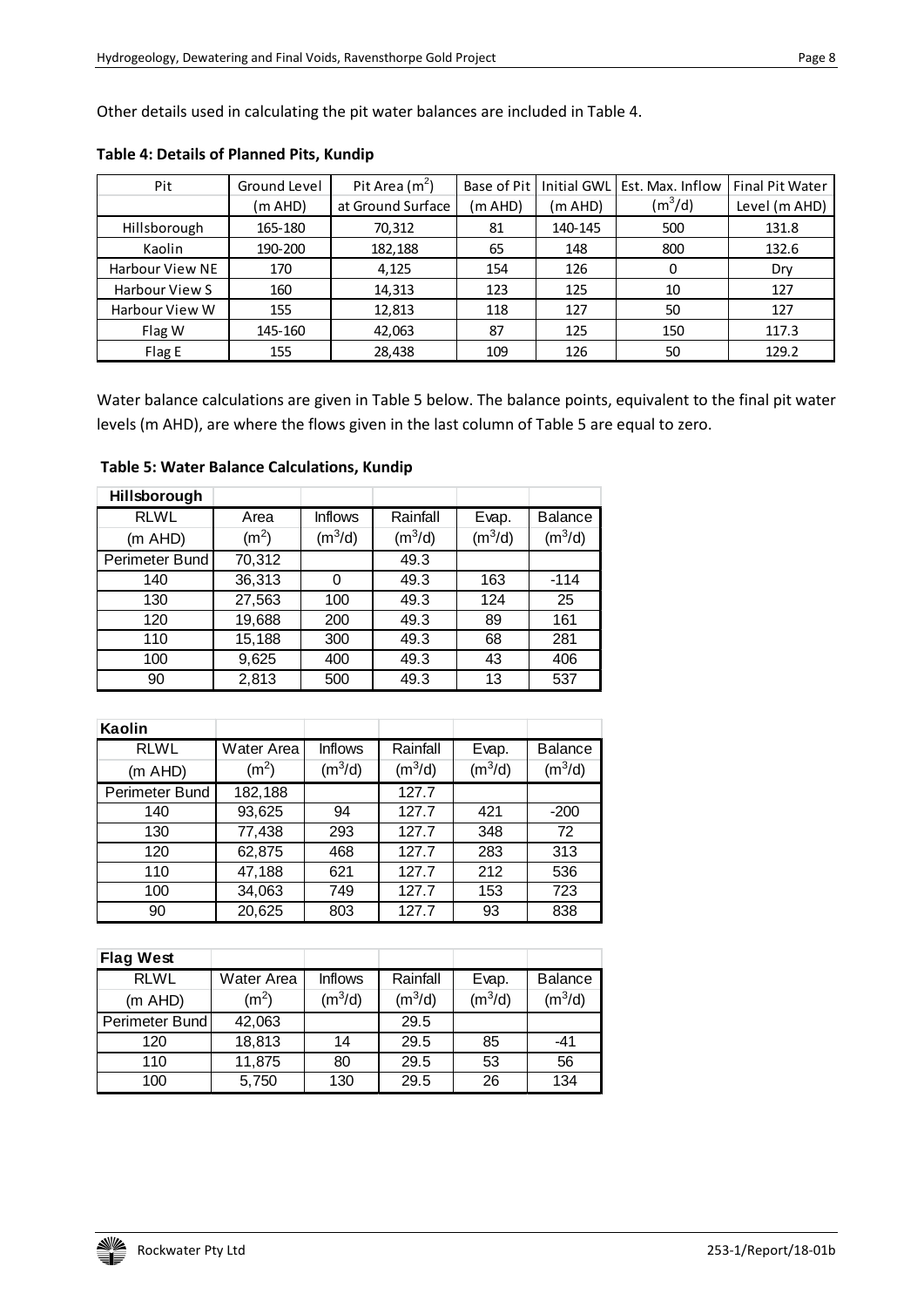| <b>Flag East</b>          |                   |                     |                     |                     |                     |  |  |  |
|---------------------------|-------------------|---------------------|---------------------|---------------------|---------------------|--|--|--|
| <b>RLWL</b>               | Water Area        | <b>Inflows</b>      | Rainfall            | Evap.               | <b>Balance</b>      |  |  |  |
| (m AHD)                   | (m <sup>2</sup> ) | (m <sup>3</sup> /d) | $(m^3/d)$           | (m <sup>3</sup> /d) | (m <sup>3</sup> /d) |  |  |  |
| Perimeter Bund            | 28,438            |                     | 29.5                |                     |                     |  |  |  |
| 130                       | 7,000             | 0                   | 29.5                | 32                  | $-2$                |  |  |  |
| 125                       | 5,250             | 5                   | 29.5                | 24                  | 11                  |  |  |  |
| 120                       | 3,500             | 14                  | 29.5                | 16                  | 28                  |  |  |  |
| 110                       | 813               | 66                  | 29.5                | 4                   | 92                  |  |  |  |
|                           |                   |                     |                     |                     |                     |  |  |  |
| <b>Harbour View South</b> |                   |                     |                     |                     |                     |  |  |  |
| <b>RLWL</b>               | Area              | <b>Inflows</b>      | Rainfall            | Evap.               | <b>Balance</b>      |  |  |  |
| (m AHD)                   | (m <sup>2</sup> ) | $(m^3/d)$           | (m <sup>3</sup> /d) | (m <sup>3</sup> /d) | $(m^3/d)$           |  |  |  |
| Perimeter Bund            | 14,313            |                     | 10.0                |                     |                     |  |  |  |
| 125                       | 875               | 10                  | 10.0                | 4                   | 16                  |  |  |  |
|                           |                   |                     |                     |                     |                     |  |  |  |
| <b>Harbour View West</b>  |                   |                     |                     |                     |                     |  |  |  |
| <b>RLWL</b>               | Area              | <b>Inflows</b>      | Rainfall            | Evap.               | <b>Balance</b>      |  |  |  |
| (m AHD)                   | (m <sup>2</sup> ) | (m <sup>3</sup> /d) | $(m^3/d)$           | $(m^3/d)$           | $(m^3/d)$           |  |  |  |
| Perimeter Bund            | 12,813            |                     | 9.0                 |                     |                     |  |  |  |
| 125                       | 1,688             | 5                   | 9.0                 | 8                   | 6                   |  |  |  |
| 120                       | 813               | 50                  | 9.0                 | 4                   | 55                  |  |  |  |

The calculated final pit water levels (Table 4) indicate that Hillsborough, Kaolin and Flag West pits will be groundwater sinks. The Flag East and Harbour View pits are indicated to be groundwater sources, although at times the Harbour View West lake could be a flow-through feature, and so it is likely that water from these three pits will flow out to groundwater, with the potential to impact groundwater quality.

#### **2.3.3. IMPACT OF MINE WORKINGS ON GROUNDWATER FLOW SYSTEM**

Evaporation from the lakes in the Hillsborough, Kaolin and Flag West pits will cause the salinity of the water to increase; but the water will not move into the groundwater flow system if the pits remain as groundwater sinks as indicated. The lower groundwater levels in these pits and underground workings will, however, cause localised lowering of groundwater levels.

Rainfall accumulation and infiltration to groundwater from the Harbour View and Flag East pits will introduce fresh water to the aquifer, and localised rises in groundwater level.

The effect of any groundwater level changes would be undetectable at more than 300 m to 500 m downgradient of the pits, because of the low permeability of rocks in the area. There are no groundwater users or groundwater-dependent ecosystems near the Kundip project that could be impacted by the changes described above.

Geochemical characterisation of rocks from Kundip by Graeme Campbell and Associates (2018) has provided indications on the chemistry of water in the final pit voids (Appendix II). The potential impacts of water quality for each pit are described below. Underground workings will become submerged after the completion of mining and so not subject to the processes of oxidation and evaporation.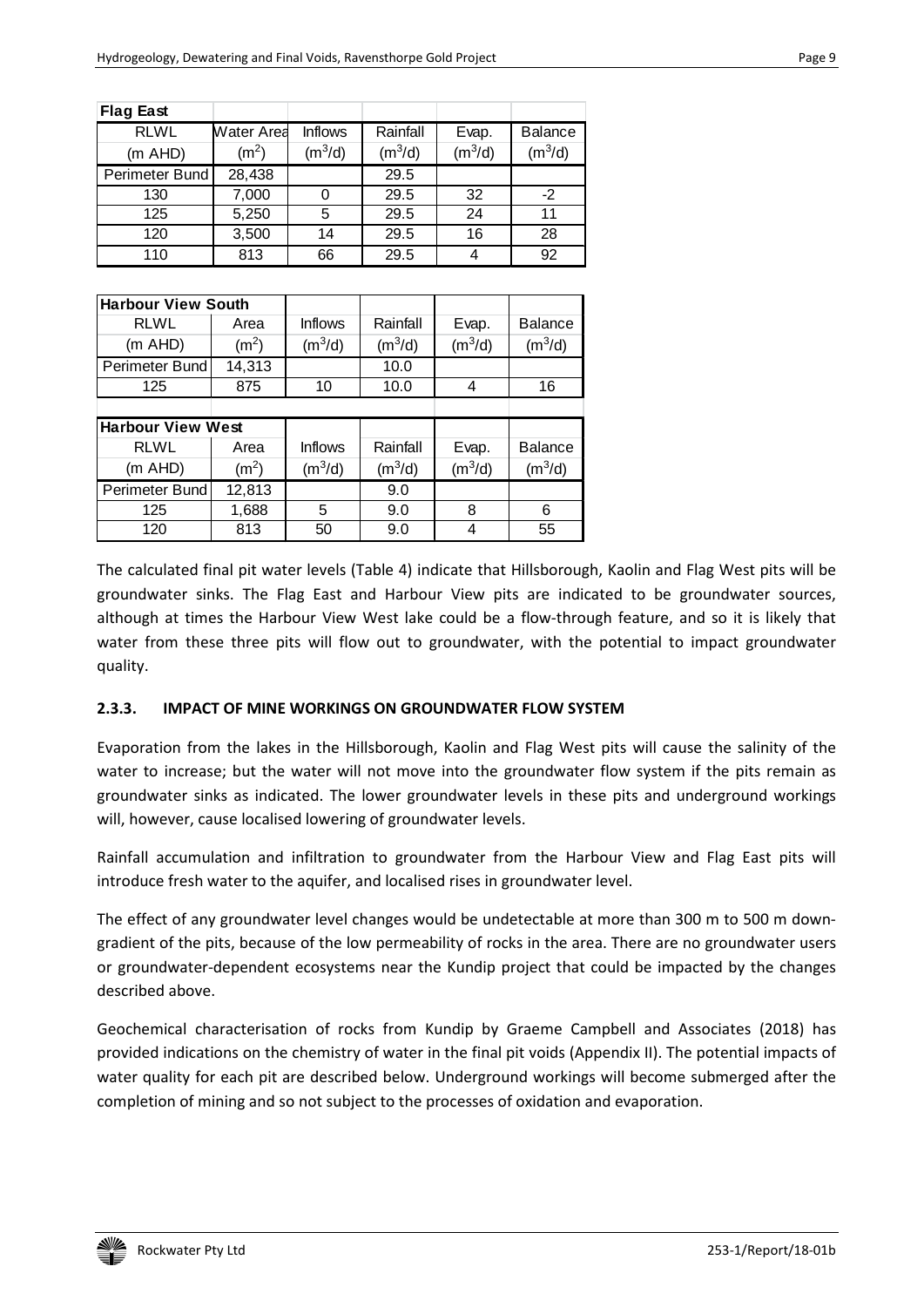#### **2.3.3.1. Kaolin Pit**

Water in the pit should remain circum-neutral, with metals at low concentrations (Appendix I**I**). As the pit will become a groundwater sink, salinity will gradually increase due to evapo-concentration: calculations indicate that salinity could increase from about 22,000 mg/L TDS initially, to 120,000 mg/L TDS after 100 years.

There will be no movement of water from the pit into the surrounding rocks.

#### **2.3.3.2. Hillsborough Pit**

Hillsborough pit is immediately adjacent to the Kaolin pit, and although not reviewed by Graeme Campbell and Associates, the geochemistry of the pit lake should be very similar to that described above.

Calculations indicate that salinity could increase from around 22,000 mg/L TDS initially, to 120,000 mg/L TDS after 100 years.

#### **2.3.3.3. Harbour View and Flag East Pits**

Water in these pits should also remain circum-neutral, with metals at low concentrations (Appendix II).

The pits are indicated to be sources of groundwater recharge or flow-through features, and so any change in salinity is likely to be a decrease. Flow from the pits will be towards Flag West pit, which will be a groundwater sink.

#### **2.3.3.4. Flag West Pit**

Water in Flag West pit is likely to become moderately acidic (pH ~4) because of oxidation of sulphides in the pit walls, causing copper, iron and aluminium to occur at multi-mg/L levels in the pit lake. Iron and aluminium concentrations might be reduced by the presence of silicates in the wall rocks (Appendix II).

The pit will be a groundwater sink, and so salinity could gradually increase: from about 37,000 mg/L TDS initially, to possibly 250,000 mg/L TDS after 100 years.

There will be no movement of water from the pit into the surrounding rocks.

#### **2.3.4. CONCLUSIONS ON FINAL VOIDS, KUNDIP**

Archaean volcanic rocks in the Kundip area are of low permeability, as shown by the dewatering pumping rates during previous mining in the area (except possibly at Harbour View), and the low airlift rates from groundwater exploration holes. Of six holes drilled at Kundip, only four intersected permeable zones; the maximum airlift yield was 60 m $3$ /day.

The groundwater has salinities of about 22,000 mg/L to 37,000 mg/L TDS, and a near-neutral pH.

Pits are planned at four deposits at Kundip, and all except Harbour View NE will extend below the water table. Harbour View NE as well as Flag East and Harbour View South will capture, contain, and allow rainfall-runoff to infiltrate to the groundwater, resulting in a local groundwater level rise and lower groundwater salinity.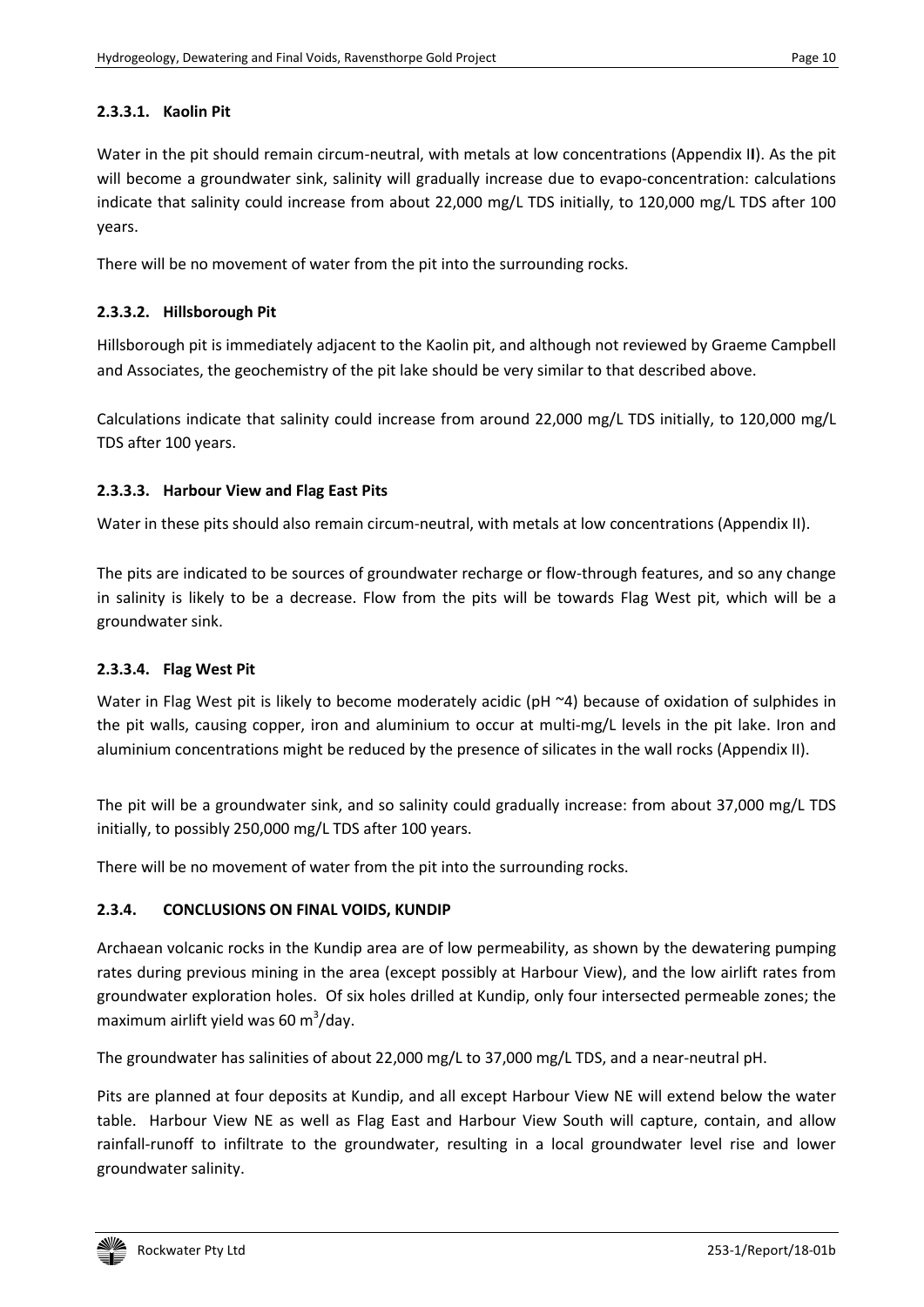The Hillsborough, Kaolin and Flag West pits will be groundwater sinks. Water levels in the pits will remain below current static groundwater levels, with groundwater inflows and rainfall accumulation balancing evaporation losses.

Evaporation from the Hillsborough, Kaolin and Flag West pits will cause increases in salinity in the pit lakes, and moderately acidic conditions are expected in the Flag West pit resulting in elevated metal concentrations. However, the water will not move into the groundwater flow system if the pits remain as permanent groundwater sinks as indicated. It is unlikely that the rate of salinity increase will be as high as predicted, as the increasing salinity will result in lower evaporation rates. There will be localised lowering of groundwater levels around the pits.

The effect of any groundwater level changes would be undetectable at more than 300 to 500 m downgradient of the pits, because of the low permeability of rocks in the area. There are no groundwater users or groundwater dependent ecosystems near the Kundip project that could be impacted by any changes to the groundwater flow system.

# **3. OTHER POTENTIAL WATER SOURCES**

Water for dust suppression and processing ore will be drawn from dewatering facilities in operating pits and underground workings. If additional water is required, the most prospective source is probably the Mount Desmond main shaft, on M74/163 which is held by ACH Minerals, and is located 8 km north of Kundip.

The Mount Desmond and Elverdton workings are connected by drives at 59.4 m, 91.4 m and 181.7 m depth (Marston, 1979), and were used by Central Norseman as a source of water for processing ore. Probert (1966) reported a yield of 400 kL/d at Elverdton – from depths of up to 24 m – of water with salinity 13,300 mg/L TDS. The water is acidic (pH 4.4) and has elevated metal concentrations.

Sofoulis (1958) reported a similar yield of 409 kL/d when the Elverdton workings were 152 m deep, with salinity about 19,000 mg/L TDS. The workings were deepened to about 260 m? to 1971 and so might now yield higher rates of flow.

As well as groundwater inflows, there could be about 700,000 kL of water stored in the Desmond and Elverdton workings that could be utilised.

**Dated: 22 August 2018 Rockwater Pty Ltd** 

 $\mathbb{Z}$ 

**P Wharton Principal**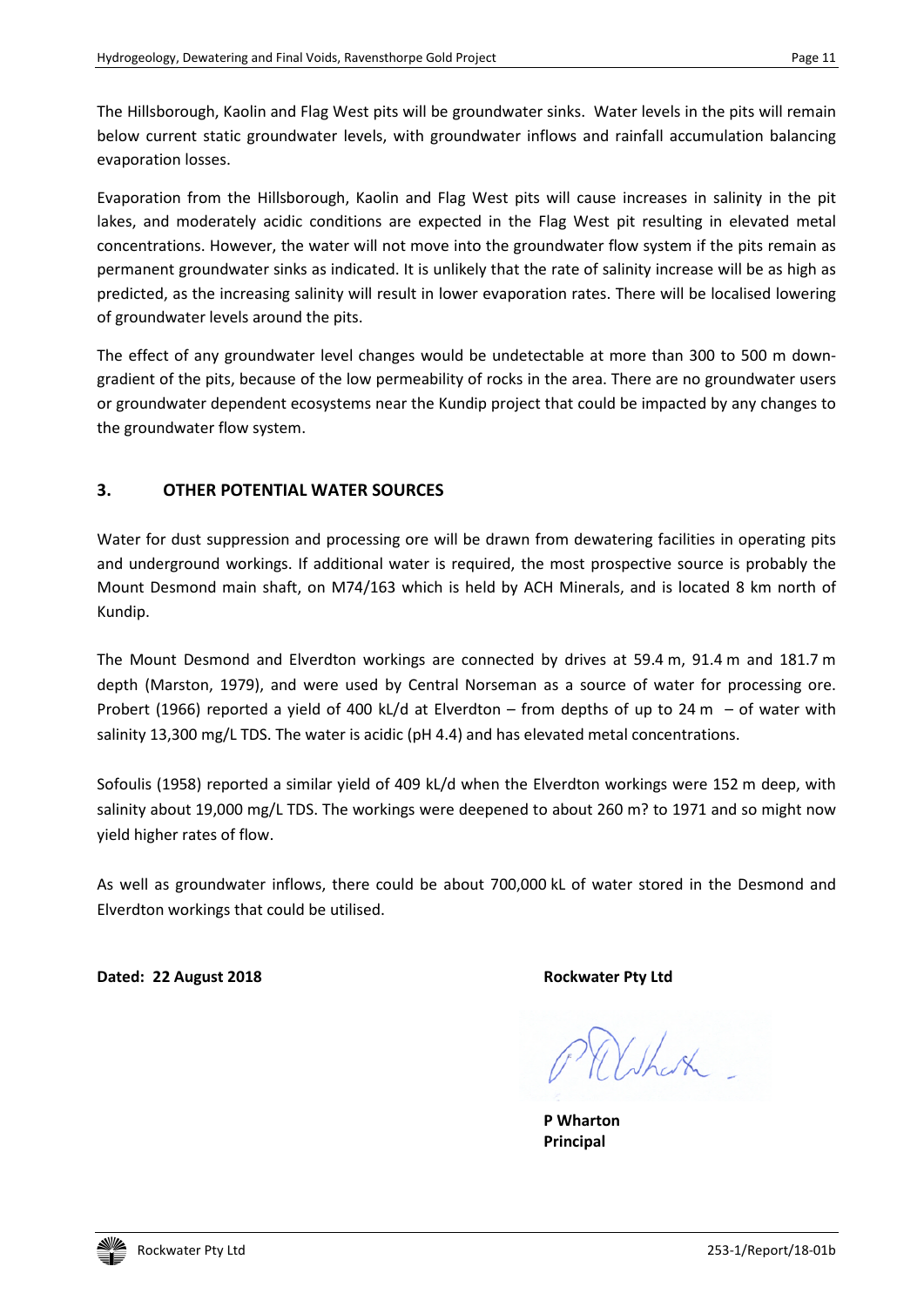# **REFERENCES**

Duffield, G. M., 1996-2007, AQTESOLV Copyright HydroSOLVE Inc.

- Graeme Campbell & Associates, 2018, Ravensthorpe Gold Project: Review of assays from geological database in conjunction with historic GCA-reports – Geochemical character of mining/processing streams and implications for mine-waste, LG-ore and tailings management (Harbour View, Flag, and Kaolin deposits. Report to ACH Minerals Pty Ltd.
- Jacob, C. E, and Lohman, S. W., 1952, Non steady flow to a well of constant drawdown in an extensive aquifer. Am. Geophys. Union Trans., V.33, p. 559 569.
- Johnson, S.L., 1998, Hydrogeology of the Ravensthorpe 1:250 000 sheet. Geological Survey of W.A. and Water and Rivers Commission.
- Luke, G.J., Burke, K.L., and O'Brien, T.M., 1988, Evaporation data for Western Australia. Tech. Report No. 65 (2nd Ed), W.A. Dept. of Agriculture.
- Marston, R.J., 1979, Copper mineralisation in Western Australia. Geological Survey of W.A. Mineral Resources Bulletin 13.
- Montgomery, A., 1903, The Phillips River Field. Report by the State Mining Engineer. Albany Advertiser June 24 1903.
- Noldart, A.J., 1958, Report on the Kundip Mining Group. In Geological Survey of W.A. Bulletin 110 The Geology of the Phillips River Goldfield, W.A.
- Probert, D. H., 1966, An appraisal of the groundwater sources in the Ravensthorpe district: Western Australia Geological Survey, Annual Report for 1965, p. 27-28.
- Rockwater, 2011, Kundip copper and gold project impact of final mine voids on groundwater flow system. Report to Phillips River Mining NL.
- Sofoulis, J., 1958, The Geology of the Phillips River Goldfield, W.A. Geological Survey of W.A. Bulletin 110.
- Witt, W. K., 1996, Ravensthorpe, W.A. Sheet 2930: Western Australia Geological Survey 1:100 000 Geological Series.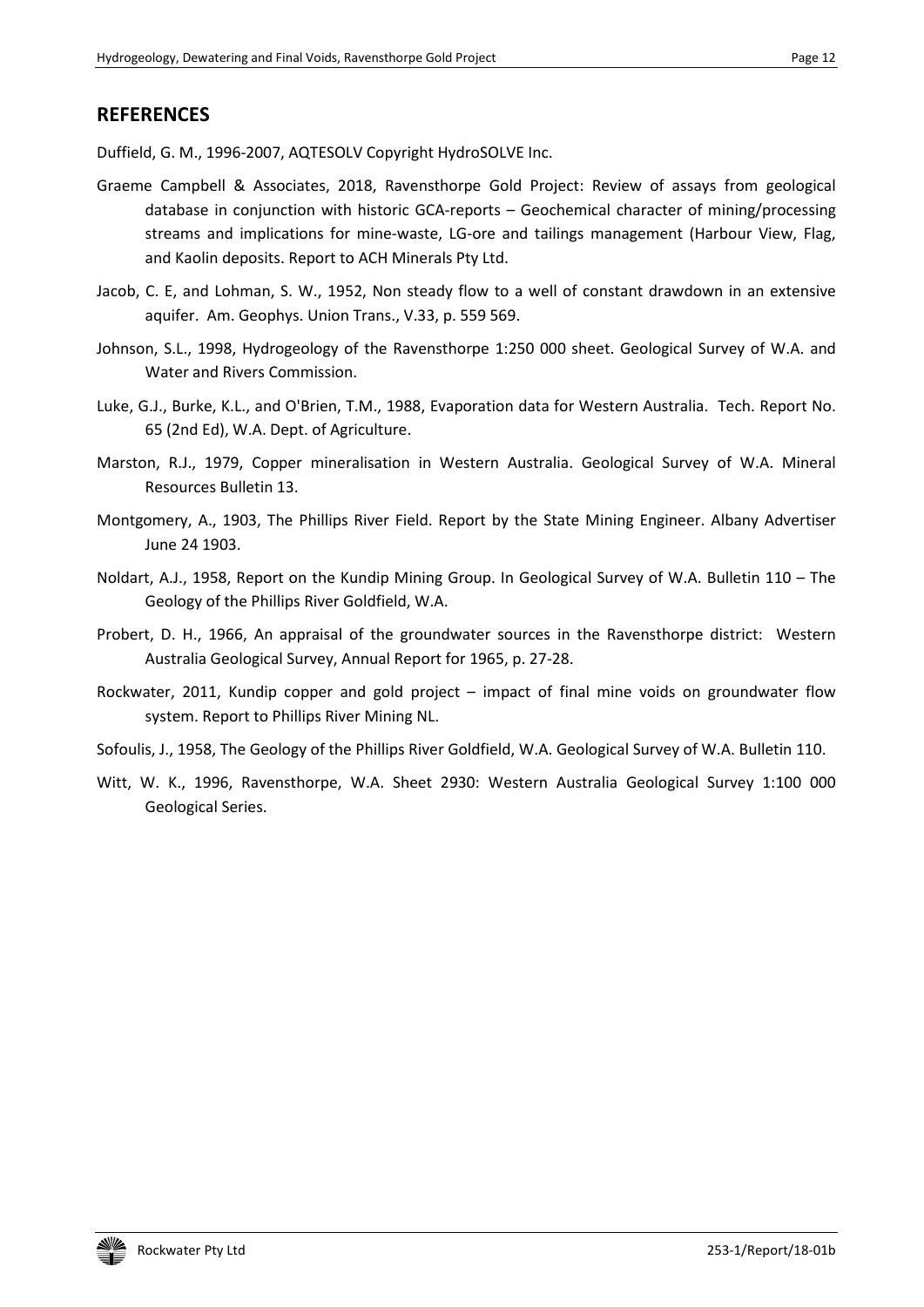**FIGURES**

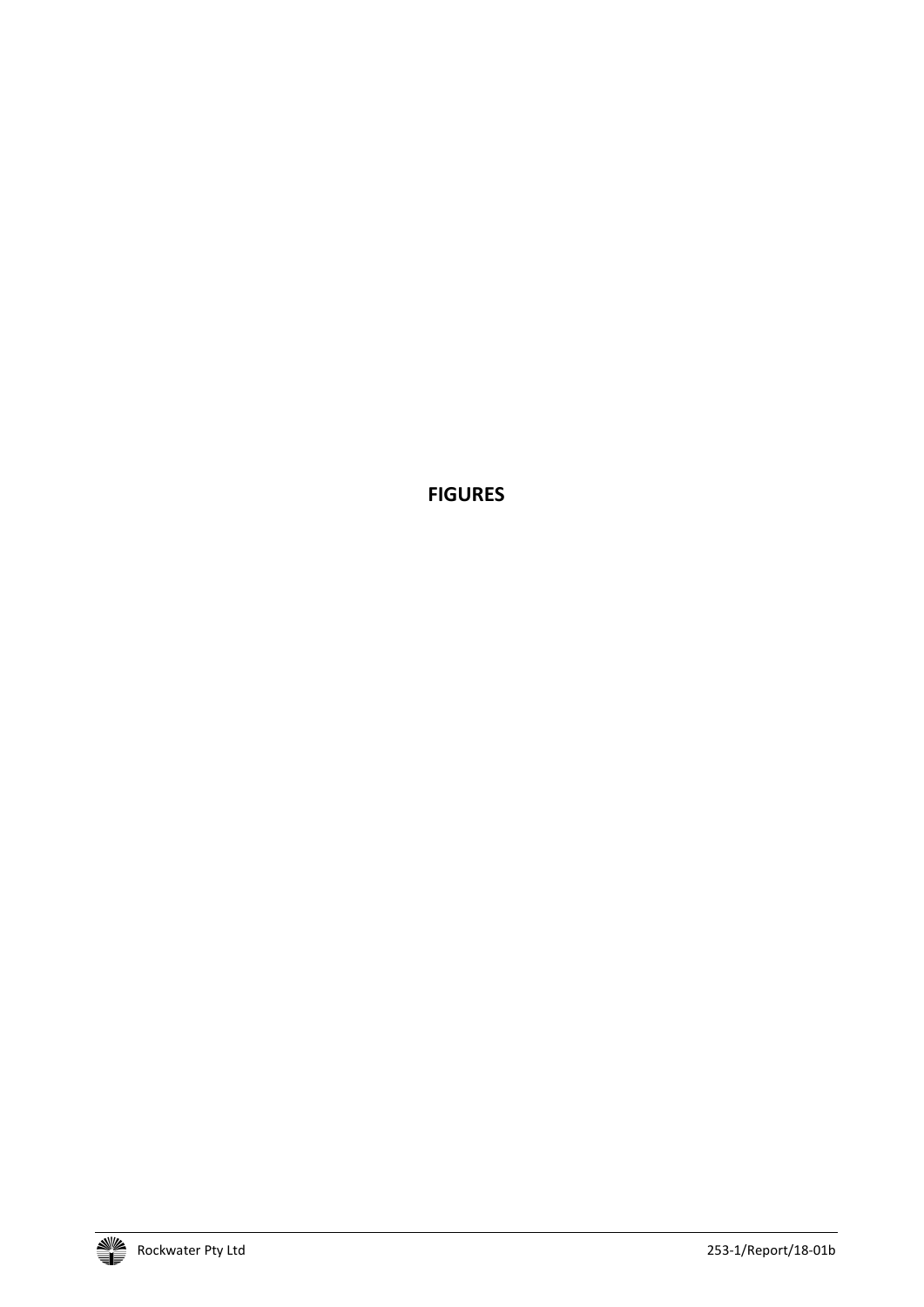# **APPENDIX I: TEST-PUMPING PLOTS AND ANALYSES**